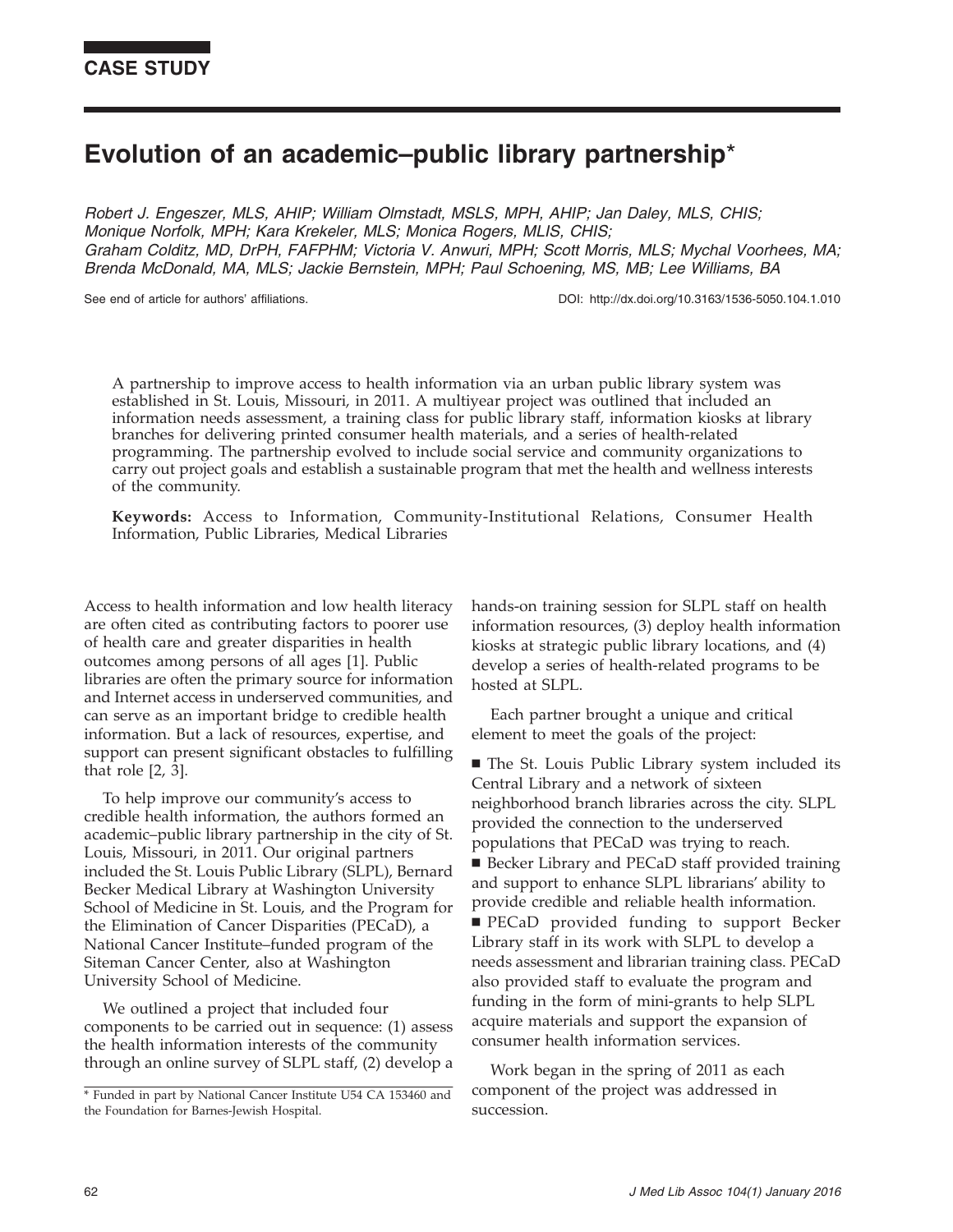1. Assess the health information interests of the

community: An electronic survey of SLPL staff was conducted across all locations to gather information about the types of health questions received and to gauge staff interest in attending training on credible health information resources. The survey featured 14 questions and had a 95% response rate (60 out of 63 completed and useable surveys). Results indicated that over 86% of the SLPL staff believed their patrons would benefit from greater exposure to consumer health information, and an overwhelming number of staff was interested in learning more about current health information resources.

2. Develop a hands-on training session: In July 2012, two training sessions were provided for SLPL staff. The 3-hour training sessions focused on:

 $\blacksquare$  credible, free resources for health information such as MedlinePlus

 $\blacksquare$  free resources for cancer information from the National Cancer Institute

 $\blacksquare$  subscription products already available via the public library

Twenty-three SLPL staff attended the sessions, and reviews were generally positive. Participant knowledge of accurate, up-to-date cancer and health information resources rose from 43% to 60% from the pre-survey to the post-survey. For the next training session conducted the following year, staff from Becker Library, PECaD, and SLPL designed a more hands-on experience, with participants working through sample health information questions in various online resources, comparing and contrasting the results, and sharing observations with the class. The information presented and the structure of the session received positive evaluations from all 15 participants.

3. Deploy information kiosks: In August 2012, kiosks named ''Your Good Health Spot'' were placed at each of the four largest SLPL branches. These branches are geographically distributed across the city and serve as regional information hubs for the community. The kiosks were stocked with pamphlets and brochures on a wide variety of health topics. The content was chosen by a collaborative ranking process among staff from the libraries and PECaD, along with results gathered from the initial needs assessment survey. In general, the materials chosen were free, were from federal or state agencies, or only required the cost of shipping.

4. Develop a series of health-related programs: Initially, decisions on topics for the speaker series were determined by data gathered from the needs assessment, feedback from staff training sessions, and data from the borrowing of printed materials at SLPL. We identified seven potential topic areas: prenatal care, oral health, eye health, complementary and alternative medicine, mental health, bullying, and cancer.

Faculty from another local institution, the St. Louis College of Pharmacy, and a local expert in alternative medicine joined the group (now called the SLPL Consumer Health Information Speaker Series Committee) to broaden the scope of information presented on each topic and to enhance the network of local contacts for identifying speakers. We eventually agreed to focus on five topics for the initial series, which was to begin in the fall of 2013: the Affordable Care Act (ACA), cancer risks and prevention, cardio health, diabetes management and prevention, and oral and ocular health. We decided to include an ACA-related event to coincide with the public's growing interest and the legislation's impending implementation. With the exception of this presentation, each event would include, when possible, a physician, a pharmacist, a dietician, and an herbalist to provide different perspectives on a topic.

#### INITIAL EXPERIENCE

The speaker series began with 2 ACA presentations with over 100 attendees at each event. Attendance at subsequent events, however, was disappointing. While all of the programs received good evaluations, it was clear that, with the exception of the ACA presentations, the series was not reaching the audience levels that we had hoped. After considering explanations for the lack of attendance, we concluded that a combination of factors played a role. One factor was the time; another was the location. User traffic is not usually high on weeknights at the downtown Central Library. Difficulties in promoting the events to a wide audience were also considered.

Perhaps most importantly, we concluded that the didactic nature of the programs themselves (i.e., lectures followed by question-and-answer sessions [Q&A]) and the broad approach to the presented topics were just not compelling enough to attract a larger lay audience.

To broaden our perspective, we also invited representatives from the OASIS Institute and Research Engagement to Advance Community Health (REACH), a unit of the Center for Community-Engaged Research at Washington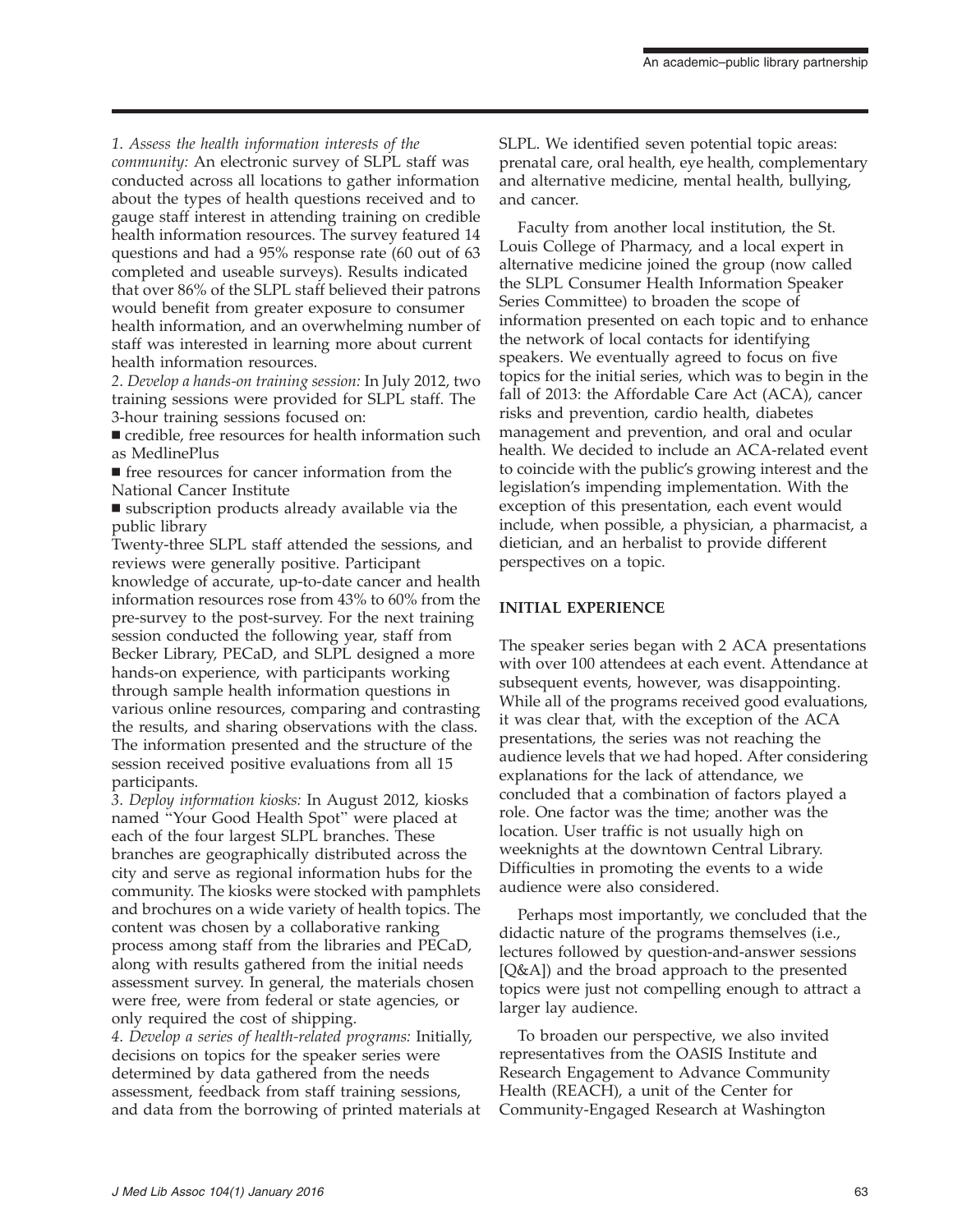| <b>Topics</b>                        | Responses ( $n=517$ ) | <b>Demonstrations</b>                      | Responses ( $n=517$ ) |
|--------------------------------------|-----------------------|--------------------------------------------|-----------------------|
| Exercise                             | 278                   | <b>Stress Relief</b>                       | 232                   |
| <b>Budget-Friendly Nutrition</b>     | 215                   | <b>Healthy Cooking: Quick Meals</b>        | 198                   |
| Food Myths & Safe Dieting            | 186                   | Healthy Cooking: Budget-Friendly Nutrition | 194                   |
| <b>Mental Health</b>                 | 177                   | Healthy Cooking: Local Foods               | 191                   |
| <b>Sexually Transmitted Diseases</b> | 175                   | Tai Chi/Balance Exercises                  | 171                   |
| Alcohol Use & Abuse                  | 170                   | Yoga                                       | 153                   |
| <b>Obesity</b>                       | 164                   | Cooking for Diabetes                       | 148                   |
| Sleep Issues                         | 164                   | Low Impact Exercise                        | 146                   |
| Health Insurance                     | 158                   | Acupressure/Pain Relief                    | 142                   |
| <b>Diabetes</b>                      | 152                   | Healthy Cooking: Other Foods               | 141                   |

#### Table 1

Top 10 healthy living topics and demonstrations of interest to Saint Louis Public Library community members

University in St. Louis, to join our planning group in the summer of 2014.

#### NEW STRATEGY

We outlined a new strategy to create what we hoped would be a more appealing and sustainable model for future health education programming that incorporated the following ideas:

 $\blacksquare$  The focus would be shifted from diseases and/or conditions to a greater emphasis on wellness and healthy living. We felt programs such as diabetes and cardio health might have been too broad and general to attract individuals who might have had a more specific concern or area of interest. At the same time, we also believed that people might be more attracted to receiving information with a positive and motivational message. Changing the emphasis to wellness and healthy living might have a greater appeal to individuals who are interested in being more proactive about their health.

 $\blacksquare$  The location of events needed to change. While the Central Library was a recently remodeled and stateof-the-art facility, its location in the urban center of downtown St. Louis might not appeal to library users who preferred the convenience of a neighborhood branch library. Although none of the branch libraries could accommodate as many people, we believed the convenience of a neighborhood branch library would be more appealing. Developing ''portable'' programs that could be easily repeated at multiple locations would be a more efficient use of resources and might ultimately reach more people.

 $\blacksquare$  The format would change from a combination of lecture and Q&A to one that incorporated more interactive experiences for attendees, such as live demonstrations and assessments. Based on experiences reported by managers at the branch

libraries, programs where attendees have an opportunity to see live examples, to actively participate, or to experience activities like a personal health assessment are much more popular than a traditional talk.

 $\blacksquare$  To gain a better understanding of what types of topics would be the most appealing, a "Healthy Living @ Your Library'' survey was created and distributed at all library locations in the summer of 2014. It was divided into 3 sections: health and wellness topics, demonstrations, and preferred days and times. Another concern about the original speaker series was that the time of day for each event (Tuesday evenings at 6:30 p.m.) might not be optimal for a majority of community members, and the committee sought input into preferences for each individual regional branch.

#### SURVEY RESULTS

The survey was distributed at library circulation desks during July and August 2014. There were 517 responses. Community preferences for health and wellness information were very clear and consistent across all survey sites (Table 1). ''Exercise'' generated the most interest at four of the five survey sites with ''Budget-Friendly Nutrition'' second. In the one exception, ''Budget Friendly Nutrition'' was slightly more popular than ''Exercise.'' Interest in other topics tended to be more evenly distributed, although several—such as ''Mental Health,'' ''Food Myths & Safe Dieting,'' and ''Alcohol Abuse''—did receive interest across most sites.

Community feedback on demonstrations was equally clear. At four of the five survey sites, ''Stress Relief'' had the greatest interest, with ''Healthy Cooking'' and its subtopics—''Quick Meals,'' ''Budget-Friendly Nutrition,'' and ''Local Foods'' being the second most popular.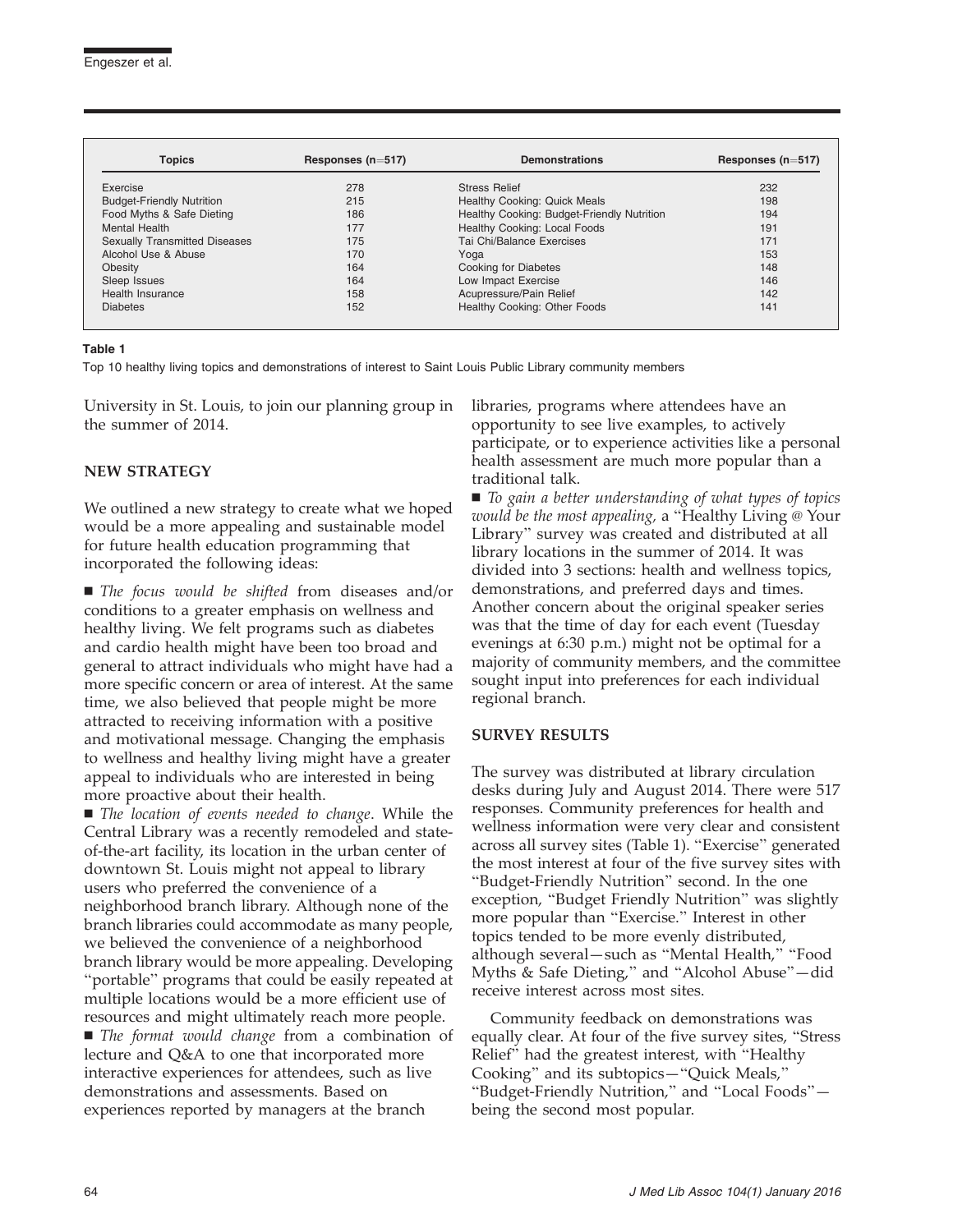#### A NEW APPROACH

Planning for the coming year was conducted throughout the fall of 2014. Because the level of interest in exercise, nutrition, and stress relief was so consistent, we decided to focus on those three areas and design programs that could be rotated through the regional branches at different times throughout the year, with the possibility of including the Central Library in subsequent years. Our expanded committee membership increased our network of locally based community and nonprofit organizations with expertise in the selected subject areas. We approved six programs that would combine a brief presentation with either a demonstration or an activity:

- Healthy Cooking on a Budget
- Healthy Eating on a Budget
- Meditation for Stress Relief
- Laughter Yoga
- Beginner's Exercise
- Exercise & Zumba

Regional branch managers agreed to serve as contacts for their locations, scheduling programs at the best time for their community members and handling any on-site issues that might arise. The creation of ''portable programs'' also made it possible to employ a coordinated marketing and promotion effort by SLPL and had the added benefit of easing the burden on regional branch managers who are normally responsible for creating their own programs.

Initial response to the first four events of the "Healthy Living @ Your Library" series has been positive. The ''Healthy Cooking on a Budget'' program was offered during March 2015 at two SLPL branches. A coordinator from an area food bank gave a presentation along with take-home recipe cards and nutrition tips. Approximately ten people attended each session, which branch managers felt was a very good turnout in comparison to other events they have hosted. The same organization also presented ''Healthy Eating on a Budget'' at a third branch library that included demonstrations of easy, nutritious recipes along with samples, recipe cards, and nutrition tips. Attendance for the other spring program, ''Meditation for Stress Relief'' was also better than expected with ten participants receiving a presentation and hands-on demonstration along with tools to reduce daily stress. At the present time, six additional ''Healthy

Living'' events are scheduled at other regional branches during 2015.

### **CONCLUSION**

What began as a partnership between a public library system and two academic organizations has evolved over the course of four years into a more broadly based community effort to improve public access to health information as we responded to community input and transitioned from a focus on diseases and conditions to healthy living and wellness. Understanding the health information needs of a community is challenging, and to learn what we needed to know required a combination of methods and strategies including: staff questionnaires, user surveys, observational and anecdotal evidence, and a robust network of contacts within the academic and social service community. Each approach provides valuable insight as we continue to learn more about the interests of our community and how best to deliver the information they desire.

## **REFERENCES**

1. Berkman ND, Sheridan SL, Donahue KE, Halpern DJ, Crotty K. Low health literacy and health outcomes: an updated systematic review. Ann Intern Med. 2011 Jul 19; 155(2):97–107.

2. American Library Association. State of America's libraries report 2014 [Internet]. Chicago, IL: The Association; 2014 [cited 30 Mar 2015]. <[http://www.ala.](http://www.ala.org/news/state-americas-libraries-report-2014) [org/news/state-americas-libraries-report-2014](http://www.ala.org/news/state-americas-libraries-report-2014)>. 3. Goytia EJ, Rapkin B, Weiss ES, Golub D, Guzman V,

O'Connor M, New York Literacy Task Force. Readiness and capacity of librarians in public libraries to implement a breast cancer outreach and screening campaign in medically underserved communities. Cancer Control. 2005 Nov;12(suppl 2):13–20.

### AUTHORS' AFFILIATIONS



Robert J. Engeszer, MLS, AHIP, [engeszer@wustl.edu](mailto:engeszer@wustl.edu), Associate Director, Translational Research Support, Bernard Becker Medical Library, Washington University School of Medicine, 660 South Euclid Avenue, Box 8132, St. Louis, MO 63110; William Olmstadt,